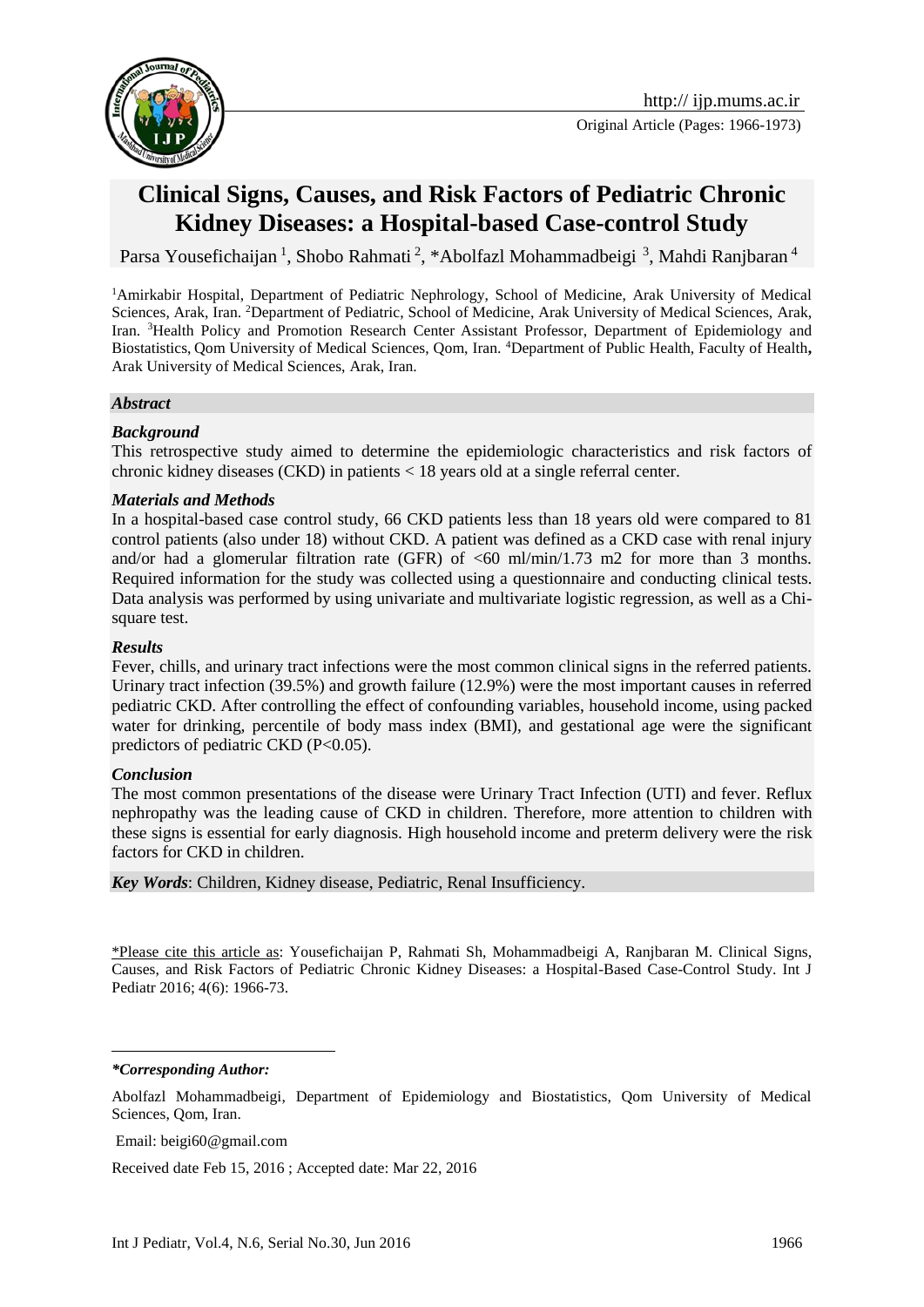# **1- INTRODUCTION**

Chronic kidney disease (CKD), a major health problem, is increasing worldwide [\(1-3\)](#page-6-0). The disease is defined as a condition related to irreversible kidney damage and can progress to end-stage renal disease (ESRD) [\(4,](#page-6-1) [5\)](#page-6-2). The importance of CKD is in ESRD which increases the excessive risk of mortality, higher cardiovascular morbidity, and the need for specialized health care [\(5,](#page-6-2) [6\)](#page-6-3). However, specific problems of ESRD in children occurs including impaired growth and psychosocial disorders that are related to their quality of life [\(6,](#page-6-3) [7\)](#page-6-4). Moreover, due to the devastating effects of CKD in children, the mortality rate of ESRD patients receiving dialysis increases between 30 and 150 times more than the general pediatric population and their life expectancy is less than 20 years [\(8,](#page-6-5) [9\)](#page-6-6). These complications, as a results of disabilities in children with ESRD, increase the burden of disease [\(8\)](#page-6-5).

Studies showed high prevalence of CKD in different countries. The prevalence varies between 6% in Europe and North American countries to 18.7% in Japan. [\(1,](#page-6-0) [2,](#page-6-7) [7,](#page-6-4) [10\)](#page-6-8). In addition, the prevalence of CKD in Iranian adults over a 20 year span is reported to be from 11.6-18.9% [\(1,](#page-6-0) [11\)](#page-6-9). This prevalence is responsible for 1,145,654 disability-adjusted life years (DALYs) [\(12\)](#page-6-10). The economic costs for CKD care and an increasing trend in morbidity of diseases show that CKD is threatening to reach worldwide epidemic proportions over the next decade [\(2,](#page-6-7) [5,](#page-6-2) [8\)](#page-6-5). Moreover, the burden of early CKD exceeding more than 50 times those reaching ESRD is due to patients undiagnosed in early stages [\(8\)](#page-6-5). Therefore, there is an urgent need to identify the risk factors of pediatric CKD and develop new methods to halt the progression of CKD in children [\(9\)](#page-6-6).

Today, pediatric CKD epidemiology is at a disadvantage compared to adult data as limited studies exist and generally only reflect the status of children in developed nations [\(4-6,](#page-6-1) [11,](#page-6-9) [13-16\)](#page-6-11). Furthermore, most of the available epidemiological data is gathered from ESRD patients; therefore, information concerning the earlier stages of pediatric CKD is further limited. Because of this lack of knowledge, CKD is often undiagnosed in patients in early stages, especially children, and its complications are often left untreated [\(1\)](#page-6-0). Better understanding of the epidemiology of pediatric CKD is essential in decisionmaking and early diagnosis, as well as in identifying modifiable causes of progression, predicting prognosis, and aiding in the counseling of the children and their families. Therefore, the current study has been conducted to find the epidemiologic characteristics of CKD in children for the appropriate management of the disease.

# **2- MATERIALS AND METHODS2**

# **2-1. Study setting**

In a hospital-based case control study, a representative sample was taken from all children between 3 months to 18 years with CKD who were referred to Amirkabir hospital at 2014, the only nephrology clinic for children in Arak.

# **2-2. Study population and measurements**

The patients were selected by convenience sampling and recruited as cases. In these patients, according to the updated modified Schwartz equation [\(17\)](#page-7-0), CKD cases were defined as irreversible renal injuries (such as proteinuria, the presence of abnormal quantities of protein in the urine, after treatment) and/or a glomerular filtration rate (GFR) of  $\leq 60$  ml/min/1.73 m2 for more than three months according to the K/DOQI classification system [\(4,](#page-6-1) [18-20\)](#page-7-1). All cases were type I or II of CKD and selected based on Furth recommendations [\(21\)](#page-7-2). The control group was comprised of children referred to that hospital without a CKD diagnosis. For all the subjects in the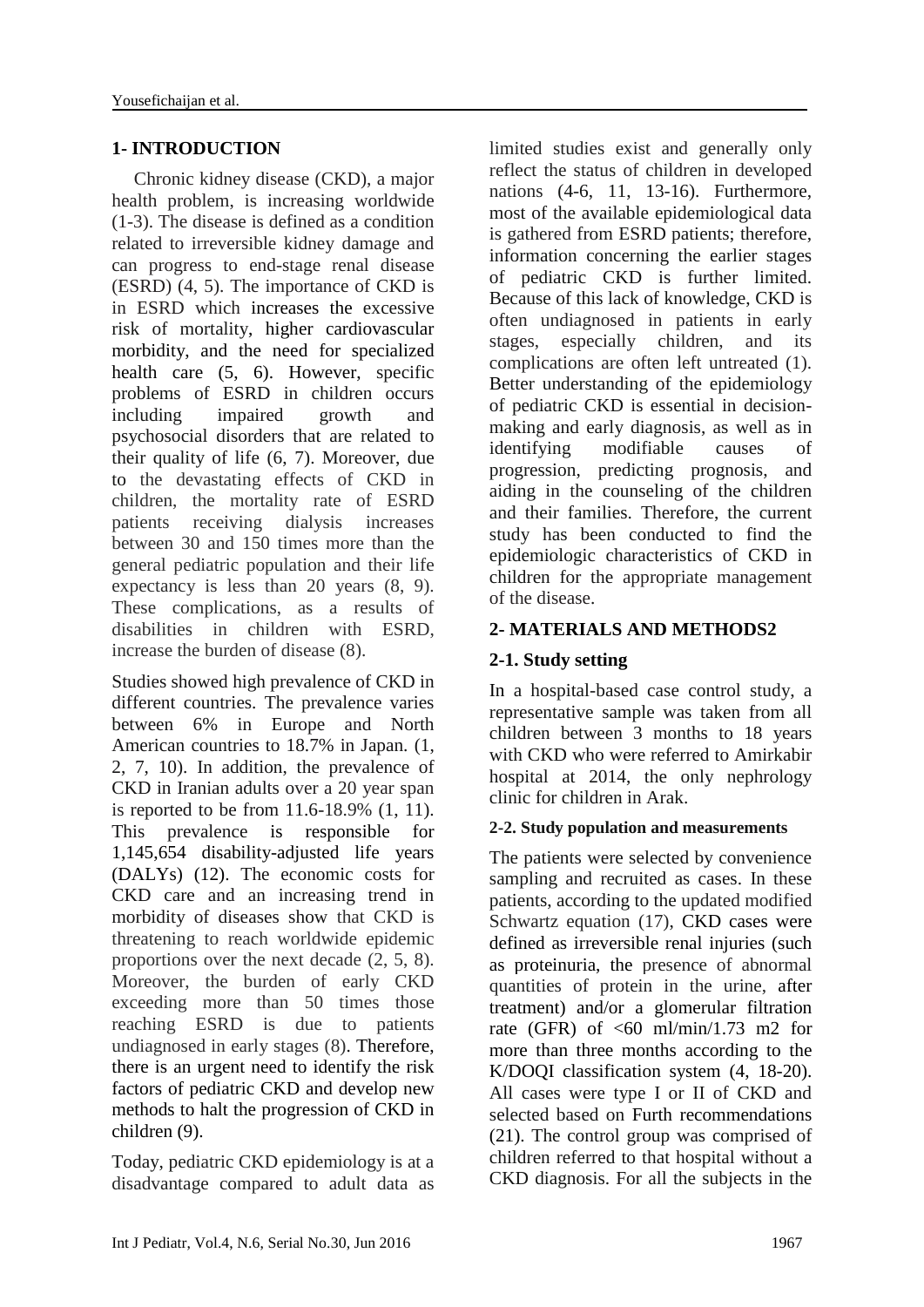control group, GFR and renal failure was normal. Sample size was determined based on sample size formula for comparing two proportions and 80% power assuming and type one error 0.05; therefore, we included 66 children with CKD in case group and 81 children without CKD in control group. Affecting to the type I or II of CKD and consent for cooperation for entering to the study were inclusion criteria. Moreover, subjects with a history of prior kidney transplant, dialysis, or those who were less than 2 years of age were excluded from the study [\(22\)](#page-7-3).

All tests and sonographies conducted and assessed by pediatric nephrologist for all participants for detection of CKD. In addition, demographic data was collected by questionnaire. For all subjects, a complex of laboratory tests was conducted the day after the interview to collect fasting blood samples. Laboratory assessment [\(4\)](#page-6-1) included urine analysis, complete blood count, creatinine, serum electrolytes, kidney and bladder sonography, and stone biochemical analysis. Creatinine clearance is estimated as the rate of filtration of the kidneys by GFR [\(17\)](#page-7-0). Moreover, demographic characteristics of patients including age, sex, type of drinking water, parents' employment and education, family income, birth history (premature, small for gestational age, low birth weight) and primary CKD diagnosis (glomerular or non-glomerular), and anthropometric measurements were recorded in the checklist. In addition, according to the growth curve of study subjects, the status of growth including appropriate, lagged, stopped, and declined growth were checked by a children's specialist physician and was added to the data.

# **2-3. Ethical consideration**

The study objectives were described for all study subjects and their parents before their recruitment and informed consent was taken. In addition, the study protocol was approved by the ethical committee of Arak University of Medical Sciences, Iran.

# **2-4. Statistical analysis**

Data analysis was conducted by chisquare, Fisher's exact test, and logistic regression model on SPSS (IBM, Armonk, NY, United States of America) software was used and significance level considered as 0.05.

# **3- RESULTS**

The most common cause of referring to a nephrology clinic was UTI and growth problems, 39.5% and 12.9%, respectively. In addition, the more common signs in studied subjects were UTI, fever, and chills. The highest cause of referring CKD cases to the nephrology ward was reflux nephropathies (16.7%). Of these cases, the most common (12.1%) reason for entering to clinic was resistance to treatment syndrome. Children who have 2+ proteinuria are classified as having resistance to treatment syndrome [\(17\)](#page-7-0). Slightly less commonly found in the reflux nephropathy cases in our study was the occurrence of renal tubular acidosis (9.1%), autosomal polycystic kidney disease and hemolytic uremic syndrome (7.6%), and Bartter syndrome (4.5%).

**Table.1** shows the demographic and family characteristics of cases and controls. According to these results, there was no significant difference in the two groups based on gender, family history of CKD, normal growth trend, parents' education, and birth weight  $(P>0.05)$ . Nevertheless, significant differences were observed in cases and controls regarding household income and the type of drinking water consumed (P<0.05). Univariate logistic regression was used to find the relationship of related factors of CKD and the results are shown in (**Table.2**).

Univariate logistic regression showed that age, not being exclusively breastfed, term pregnancy age, undesirable growth, and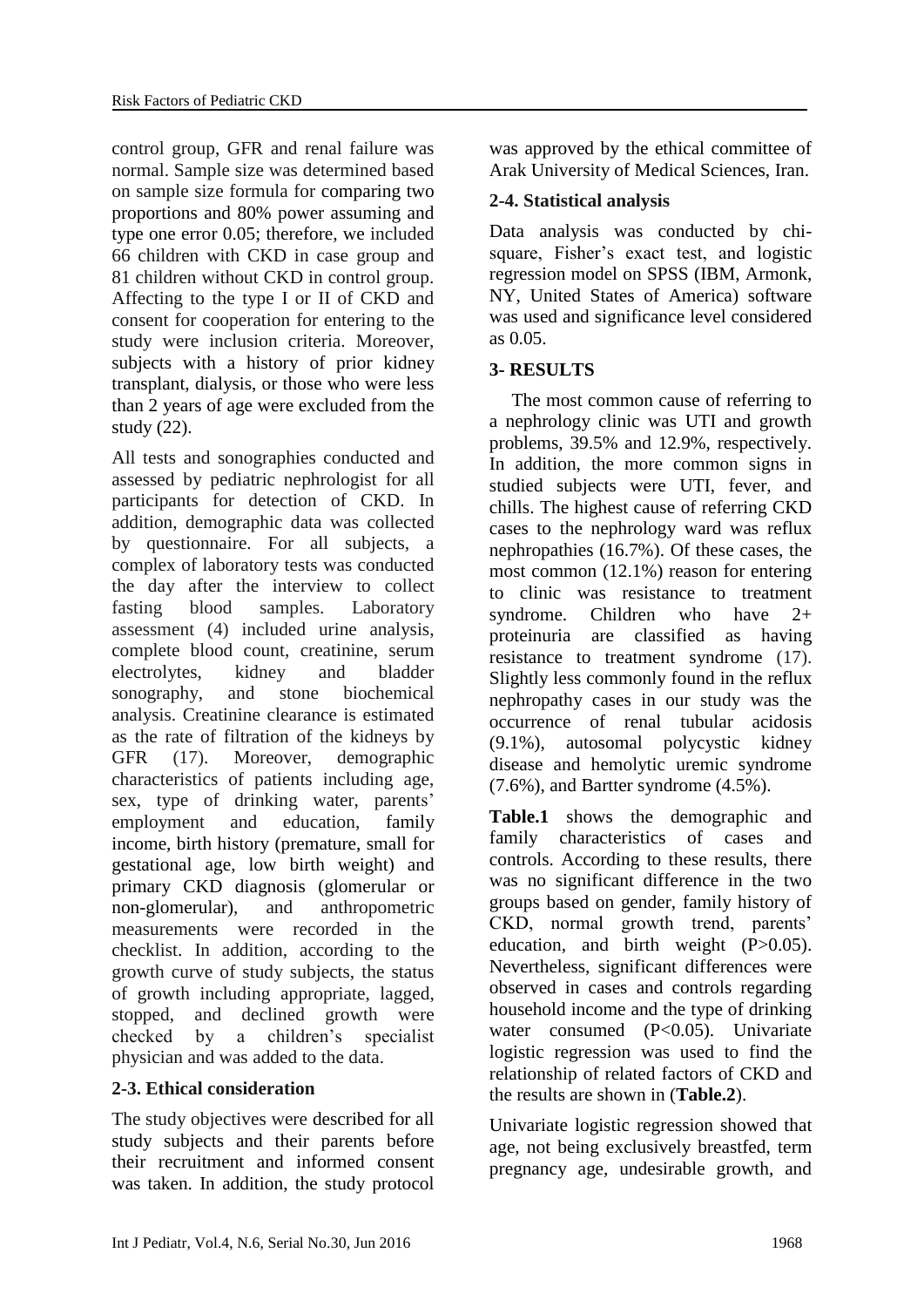having high household income are risk factors of CKD. Nevertheless, using packed water as the main source of drinking were the protective factors of CKD. After using univariate logistic regression, all variables with a significance level lower than 0.15 were entered in multivariate logistic regression. Therefore, household income, use of packed water, percentile of BMI, and gestational age were determined as the most important predictors of CKD. In a way, being in high-income households and preterm delivery can increase the odds of CKD to more than four fold.

**Table1**: Comparing cases and controls regarding related factors of pediatric CKD in univariate analysis

| Variables                       |               | Control  | Case     | P- value |
|---------------------------------|---------------|----------|----------|----------|
|                                 |               | $n$ (%)  | $n$ (%)  |          |
| Male gender                     |               | 48(59.3) | 46(69.7) | 0.228    |
| Family history of CKD           |               | 31(38.3) | 25(37.9) | 0.91     |
| Mother's job (being homemaker)  |               | 48(59.3) | 50(75.8) | 0.037    |
| Appropriate growth of child     |               | 39(48.1) | 23(34.8) | 0.018    |
|                                 | Lower 300     | 17(21)   | 2(3)     |          |
| Income level of family $(\$)$   | 300-600       | 26(32.1) | 23(34.8) | 0.005    |
|                                 | More 600      | 38(46.9) | 41(62.1) |          |
| of<br>drinking<br>Type<br>water | Urban         | 29(35.8) | 29(43.9) |          |
| commonly used                   | Filtrated     | 27(33.3) | 33(50)   | 0.001    |
|                                 | Packed        | 25(30.9) | 4(6.1)   |          |
|                                 | Normal        | 59(72.8) | 46(69.7) |          |
| Birth weight                    | <b>LBW</b>    | 13(16)   | 15(22.7) | 0.502    |
|                                 | <b>VLBW</b>   | 9(11.1)  | 5(7.6)   |          |
|                                 | Under 8 years | 4(4.9)   | 4(6.1)   |          |
| Father's education              | 8-14 years    | 19(23.5) | 19(28.8) | 0.73     |
|                                 | Over 14 years | 5(6.2)   | 2(3)     |          |
|                                 | Under 8 years | 11(13.6) | 8(12.1)  |          |
| Mother's education              | 8-14 years    | 23(28.4) | 29(43.9) | 0.270    |
|                                 | Over 14 years | 3(2)     | 1(1.5)   |          |

**Table 2:** Risk factors for CKD in Univariate analysis of logistic regression

| Variables                    |               | <b>OR</b> | CI of OR      | P- value |
|------------------------------|---------------|-----------|---------------|----------|
| Age of children (Month)      |               | 1.022     | 1.002-1.042   | 0.032    |
| No exclusive breastfeeding   |               | 3.26      | $1.51 - 6.9$  | 0.003    |
| Using packed water, commonly |               | 0.16      | $0.05 - 0.52$ | 0.002    |
| Percentile of height         |               | 0.94      | 0.84-1.016    | 0.33     |
| Percentile of weight         |               | 0.99      | $0.87 - 1.13$ | 0.877    |
| Percentile of BMI            |               | 0.61      | 0.49          | 0.77     |
| Preterm pregnancy age        |               | 2.62      | 1.29-5.3      | 0.008    |
| Inappropriate growth         |               | 5.79      | 3.12-11.48    | 0.001    |
| Affected to growth stop      |               | 3.47      | 1.71-7.19     | 0.001    |
| Appropriate growth           |               | 0.58      | $0.3 - 1.12$  | 0.106    |
|                              | Under 8 years |           |               |          |
| Father's education           | 8-12 years    | 0.97      | $0.22 - 4.5$  | 0.99     |
|                              | $12-14$ years | 0.4       | $0.05 - 3.42$ | 0.403    |
|                              | Over 14 years | 0.77      | $0.18 - 3.28$ | 0.728    |
|                              | Under 8 years |           |               |          |
| Mother's education           | 8-12 years    | 1.73      | $0.22 - 4.5$  | 0.310    |
|                              | $12-14$ years | 0.69      | $0.05 - 3.4$  | 0.775    |
|                              | Over 14 years | 0.86      | $0.18 - 3.28$ | 0.766    |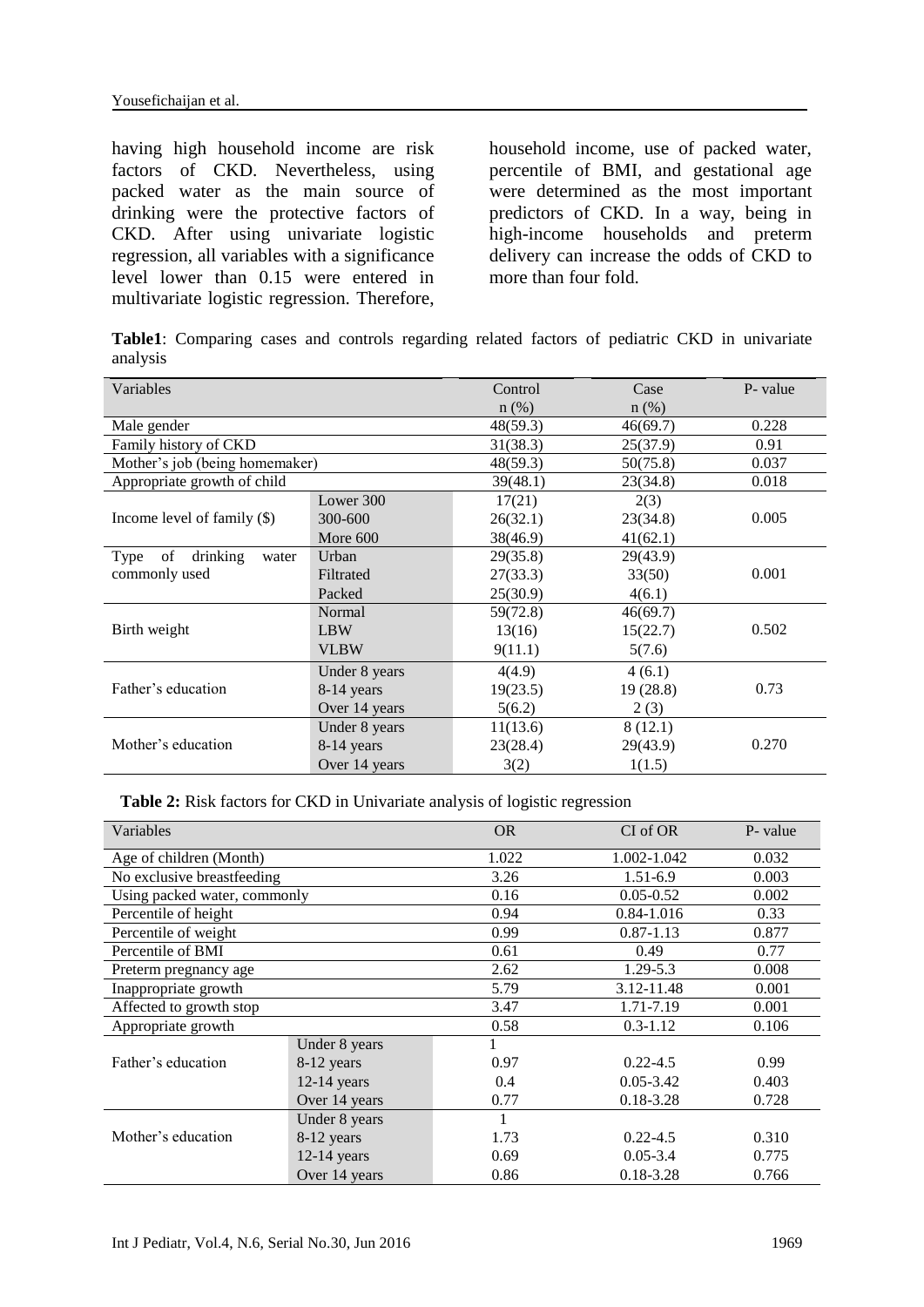#### Risk Factors of Pediatric CKD

| Income level of family $(\$)$ | Under 300   |      |               |       |
|-------------------------------|-------------|------|---------------|-------|
|                               | 300-600     | 3.01 | $1.3 - 9.33$  | 0.019 |
|                               | Over 600    | 4.97 | $1.6 - 12.1$  | 0.007 |
|                               | Normal      |      |               |       |
| Birth weight                  | <b>LBW</b>  | 1.48 | $0.64 - 3.42$ | 0.36  |
|                               | <b>VLBW</b> | 0.71 | $0.22 - 2.27$ | 0.57  |

OR= Odds Ratio; CI= Confidence Interval

| Table 3: Multivariate regression of risk factors of chronic kidney diseases |  |
|-----------------------------------------------------------------------------|--|
|-----------------------------------------------------------------------------|--|

| Variables                      |              | OR   | CI of OR      | P- value |
|--------------------------------|--------------|------|---------------|----------|
|                                | Lower 300    |      |               |          |
| Income level $(\$)$            | 300-600      | 2.5  | $1.2 - 4.5$   | 0.033    |
|                                | More $600$   | 5.3  | 2.4-9.67      | 0.004    |
| Water used                     | Urban water  |      |               |          |
|                                | Packed water | 0.13 | $0.03 - 0.62$ | 0.011    |
| High percentile of body weight |              | 0.61 | $0.44 - 0.83$ | 0.002    |
| Preterm pregnancy age          |              | 4.56 | $1.5 - 13.4$  | 0.006    |

OR= Odds Ratio; CI=Confidence Interval.

# **4- DISCUSSION**

According to our results, fever, chills, and UTI were the most common clinical symptoms of CKD in children. The most important causes of referral to the nephrologist were UTI in 39.5% and growth failure in 12.9%. After a full examination, we observed the following in studied CKD patients: secondary nephropathies due to reflux (16.7%), resistant to treatment syndrome (12.1%), renal tubular acidosis (9.1%), polycystic autosomal kidney and uremic hemolytic syndrome (7.6%) and barter syndrome  $(4.5\%)$ .

In another study in Iran by Ahmadzadeh et al. [\(18\)](#page-7-1), scar nephropathy, hypo/dysplastic kidney, hereditary nephropathy, and obstructive uropathy were the most common causes of CKD in children. Hooman's study reported that inherited kidney disease, systemic kidney disease, primary nephropathy, and kidney dysplasia were the most important causes of pediatric CKD [\(23\)](#page-7-4). Moreover, Boskabadi showed that oral aciphex medication, hyaline membrane, sepsis, dehydration, and congenital heart disease are the most important consequences of CKD in hospitalized children in the neonatal intensive care unit (NICU) [\(24\)](#page-7-5).

According to our results, CKD is associated with delay or impaired growth in children. On the other hand, as results of other studies of CKD in childhood, the disease is strongly associated with stunting of linear growth [\(9\)](#page-6-6). This is because of an elevation of insulin-like growth factor and increased hepatic synthesis, the bioavailability of insulin-like growth factor decrease, and this leads to a decrease in the expression of growth hormone hepatic receptor and decreased production of insulin-like growth factor [\(25\)](#page-7-6).

Nevertheless, these complications of CKD are dependent on access to health care resources and the income level of the household [\(8\)](#page-6-5). Moreover, according to our results, some social and economic factors such household income, type of drinking water, and having homemaker's mother were the highest predictors of occurrence of pediatric CKD or its complications. This can be justified because children who are more affluent have higher access to healthcare, sanitary water and lower infant death rate due to availability of heath care services [\(26-28\)](#page-7-7). Moreover, using packed water is more common highly socioeconomic/high income families.

Two factors primarily responsible for the increase in the incidence of CKD in adults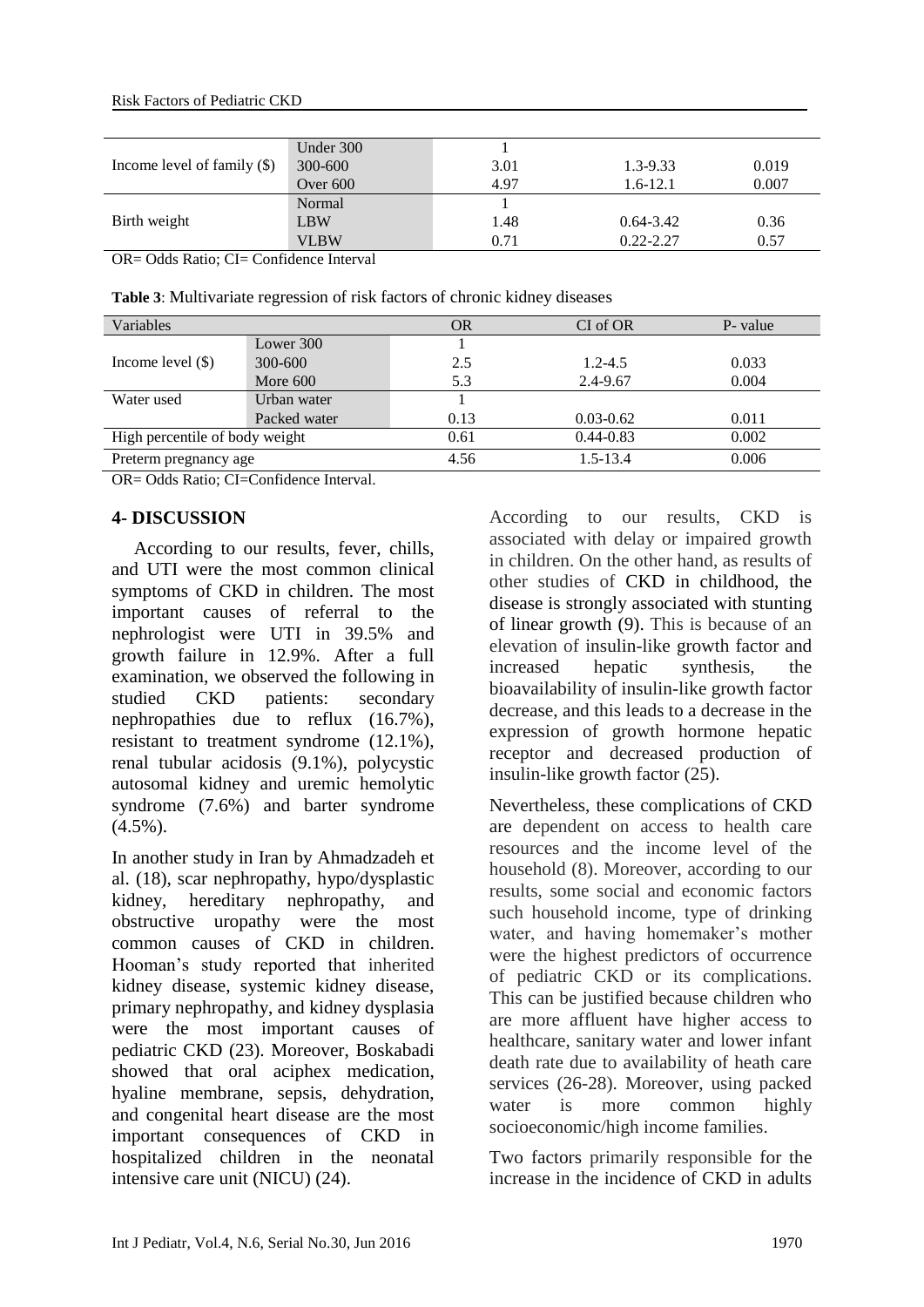are hypertension due to an aging population and diabetic nephropathy due to the global epidemic of type-II diabetes mellitus [\(2,](#page-6-7) [8,](#page-6-5) [22\)](#page-7-3). In addition, the CKD risk factors vary from one geographic area to another due to genetic and environmental factors [\(18\)](#page-7-1). Causes of CKD are very different in children than they are in adults [\(29\)](#page-7-8). Congenital or inherited kidney disorders and urinary tract abnormalities are the leading cause of ESRD in children [\(6,](#page-6-3) [30\)](#page-7-9). The attributable risk of congenital anomalies for pediatric CKD is approximately 60 to 70% [\(22\)](#page-7-3).

Also, compared to adults, additional allocation of funds and specialized care is needed for children with CKD in order to achieve better administration of patients [\(22\)](#page-7-3). Nevertheless, a number of pediatric CKD that is diagnosed in its earlier stages in developed countries are due to congenital factors [\(8\)](#page-6-5). Unlike developed countries, infectious and acquired etiologies are prominent causes of CKD in developing nations [\(8\)](#page-6-5). Our results showed that body weight percentile in children, household income, type of water used, and preterm delivery in pregnancy are the greatest predictors of CKD in children. Moreover, according to the results of some studies, demographic characteristics such as the gender of the child, age and BMI are the causes of CKD in children [\(11,](#page-6-9) [31,](#page-7-10) [32\)](#page-7-11).

Tohidi's study reported that a strong positive correlation was observed between different stages of CKD with age, female gender, and high body mass index [\(3\)](#page-6-12). While, based on Mohkam's study, gender and age were not related factors for GFR at the time of admission [\(31\)](#page-7-10). However, children in families with high-income levels are more commonly diagnosed by screening tests due to greater care.

Some studies have shown that the morbidity of CKD is increasing in developing countries and the incidence of disease increased 2 times in 6 years [\(33\)](#page-7-12). Epidemiologic studies suggested that identifying the epidemiologic characteristics of CKD in children and adults worldwide is essential, especially in countries such as Iran that include different ethnicities [\(34\)](#page-7-13). However, valid and widespread information about the epidemiology of pediatric CKD as well as its genetic, social, and environmental risk factors require additional studies at the national level via prospective studies and longitudinal follow-up. In addition, the effect of the packed drinking water and preterm delivery in pregnancy were significant in our study, but it is needed to be assessed in future studies.

# **5. CONCLUSION**

Fever and UTI were the more common signs and reflux nephropathy was the highest cause of referring CKD cases to the nephrology clinic. Preterm pregnancy age of children and high percentile of body weight as well as high household income were the predictors of CKD in children. In a way, having a high household income and preterm pregnancy age can increase the odds of CKD to more than four fold. Nevertheless, the effect of these factors as cause of CKD need to be addressed in future studies.

# **6- SOURCE OF FUNDING**

Vice-chancellor of Arak University of Medical Sciences supports the funding of this work.

# **7- CONTRIBUTION OF AUTHORS**

**PY**: Contributions to the conception and design of the research; analysis and interpretation of data; final approval of the manuscript

**SR**: Contributions to the acquisition and analysis of data; drafting of the manuscript and final approval of the manuscript

**AM**: Contributions to the conception and design of the research analysis; interpretation of data; final approval of the manuscript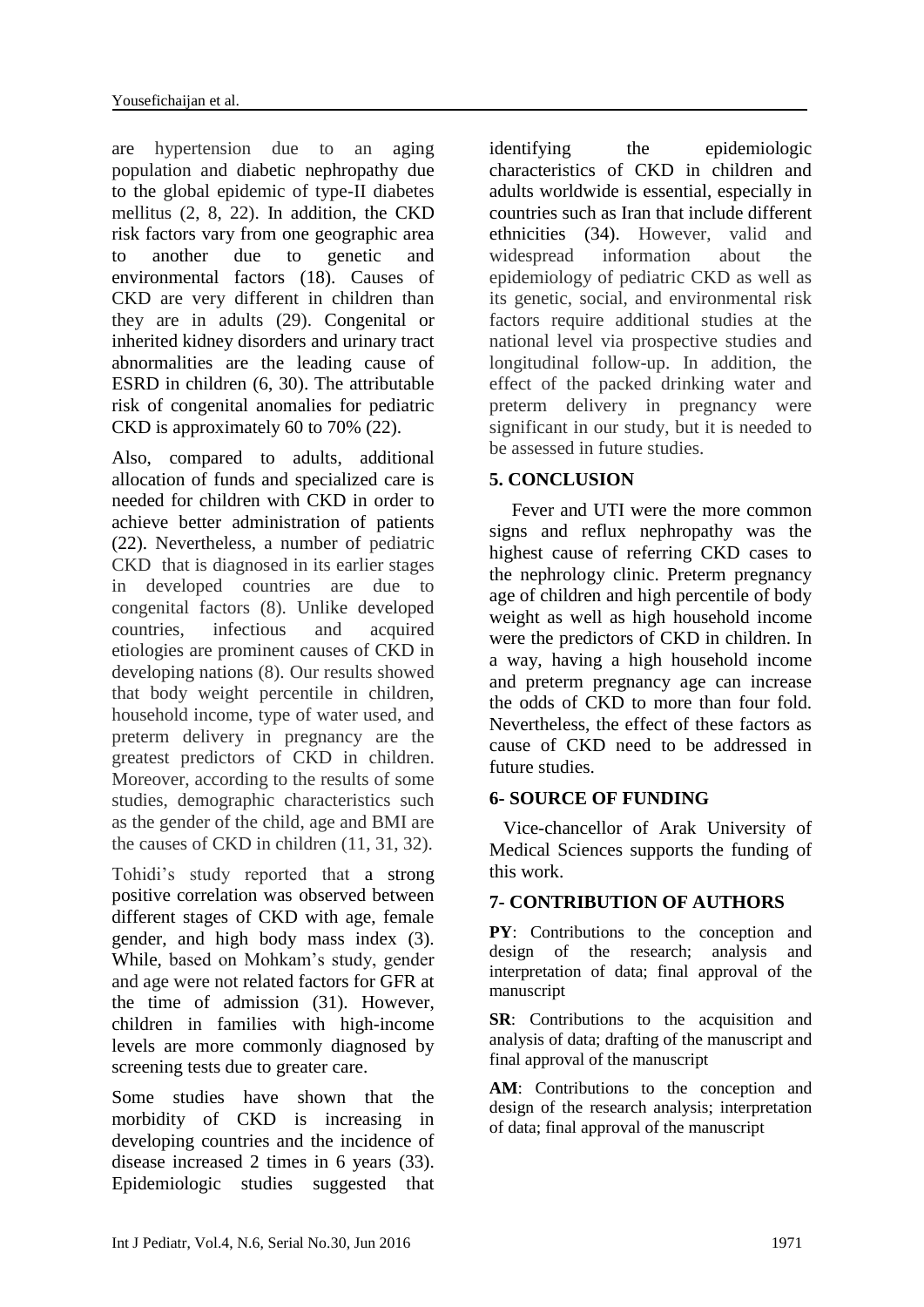**MR:** Contributions to the conception and design of the research; interpretation of data; final approval of the manuscript.

### **8- CONFLICT OF INTEREST**

 The authors had not any financial or personal relationships with other people or organizations during the study. So there was no conflict of interests in this article.

### **9-ACKNOWLEDGMENTS**

 The authors are very grateful for research Vice-chancellor of Arak University of Medical Sciences that supported financially this project with ID number 2163, as well as all subjects who participated in the study.

### **10- REFERENCES**

<span id="page-6-0"></span>1. Hosseinpanah F, Kasraei F, Nassiri AA, Azizi F. High prevalence of chronic kidney disease in Iran: a large populationbased study. BMC public Health 2009;9(1):44.

<span id="page-6-7"></span>2. Warady BA, Chadha V. Chronic kidney disease in children: the global perspective. Pediatr Nephrol 2007;22(12):1999-2009.

<span id="page-6-12"></span>3. Tohidi M, Hasheminia M, Mohebi R, Khalili D, Hosseinpanah F, Yazdani B, et al. Incidence of chronic kidney disease and its risk factors, results of over 10 year follow up in an Iranian cohort. PLoS One 2012;9(e45304.).

<span id="page-6-1"></span>4. Soylemezoglu O, Duzova A, Yalçınkaya F, Arınsoy T, Süleymanlar G. Chronic renal disease in children aged 5–18 years: a population-based survey in Turkey, the CREDIT-C study. Nephrol Dial Transplant 2012;27(suppl 3):iii146-iii51.

<span id="page-6-2"></span>5. Go AS, Chertow GM, Fan D, McCulloch CE, Hsu C-y. Chronic kidney disease and the risks of death, cardiovascular events, and hospitalization. N Engl J Med 2004;351(13):1296-305.

<span id="page-6-3"></span>6. Ha I-S, Yap HK, Munarriz RL, Zambrano PH, Flynn JT, Bilge I, et al. Risk factors for loss of residual renal function in <span id="page-6-4"></span>children treated with chronic peritoneal dialysis. Kidney Int 20152015;88(3):605-13.

7. Harambat J, van Stralen KJ, Kim JJ, Tizard EJ. Epidemiology of chronic kidney disease in children. Pediatr Nephrol 2012;27(3):363-73.

<span id="page-6-5"></span>8. Chadha V, Warady BA. Epidemiology of Pediatric Chronic Kidney Disease. Adv Chronic Kidney Dis 2005;12(4):343-52.

<span id="page-6-6"></span>9. Furth SL. Growth and Nutrition in Children with Chronic Kidney Disease. Adv Chronic Kidney Dis 2005;12(4):366-71.

<span id="page-6-8"></span>10. Coresh J, Selvin E, Stevens LA, Manzi J, Kusek JW, Eggers P, et al. Prevalence of chronic kidney disease in the United States. JAMA 2007;298(17):2038-47.

<span id="page-6-9"></span>11. Khajehdehi P, Malekmakan L, Pakfetrat M, Roozbeh J, Sayadi M. Prevalence of Chronic Kidney Disease and Its Contributing Risk Factors in Southern Iran. Iran J Kidney Dis 2014;8(2): 109-15.

<span id="page-6-10"></span>12. Nafar M, Mousavi SM, Mahdavi M, Pour-Reza-Gholi F, Firoozan A, Einollahi B, et al. Burden of Chronic Kidney Disease in Iran. Iran J Kidney Dis 2008;2(4):183-92.

<span id="page-6-11"></span>13. Castañeda DA, López LF, Ovalle DF, Buitrago J, Rodríguez D, Lozano E. Growth, Chronic Kidney Disease and Pediatric Kidney Transplantation: Is It Useful to Use Recombinant Growth Hormone in Colombian Children With Renal Transplant? Transplantation Proceedings 2011;43(9):3344- 9.

14. Cozzi DA, Ceccanti S, Frediani S, Schiavetti A, Cozzi F. Chronic Kidney Disease in Children With Unilateral Renal Tumor. J Urol 2012;187(5):1800-5.

15. Nehus E, Furth S, Warady B, Mitsnefes M. Correlates of Resistin in Children with Chronic Kidney Disease: The Chronic Kidney Disease in Children Cohort. J Pediatr 2012;161(2):276-80.

16. Wilson AC, Mitsnefes MM. Cardiovascular Disease in CKD in Children: Update on Risk Factors, Risk Assessment, and Management. Am J Kidney Dis. 2009;54(2):345-60.